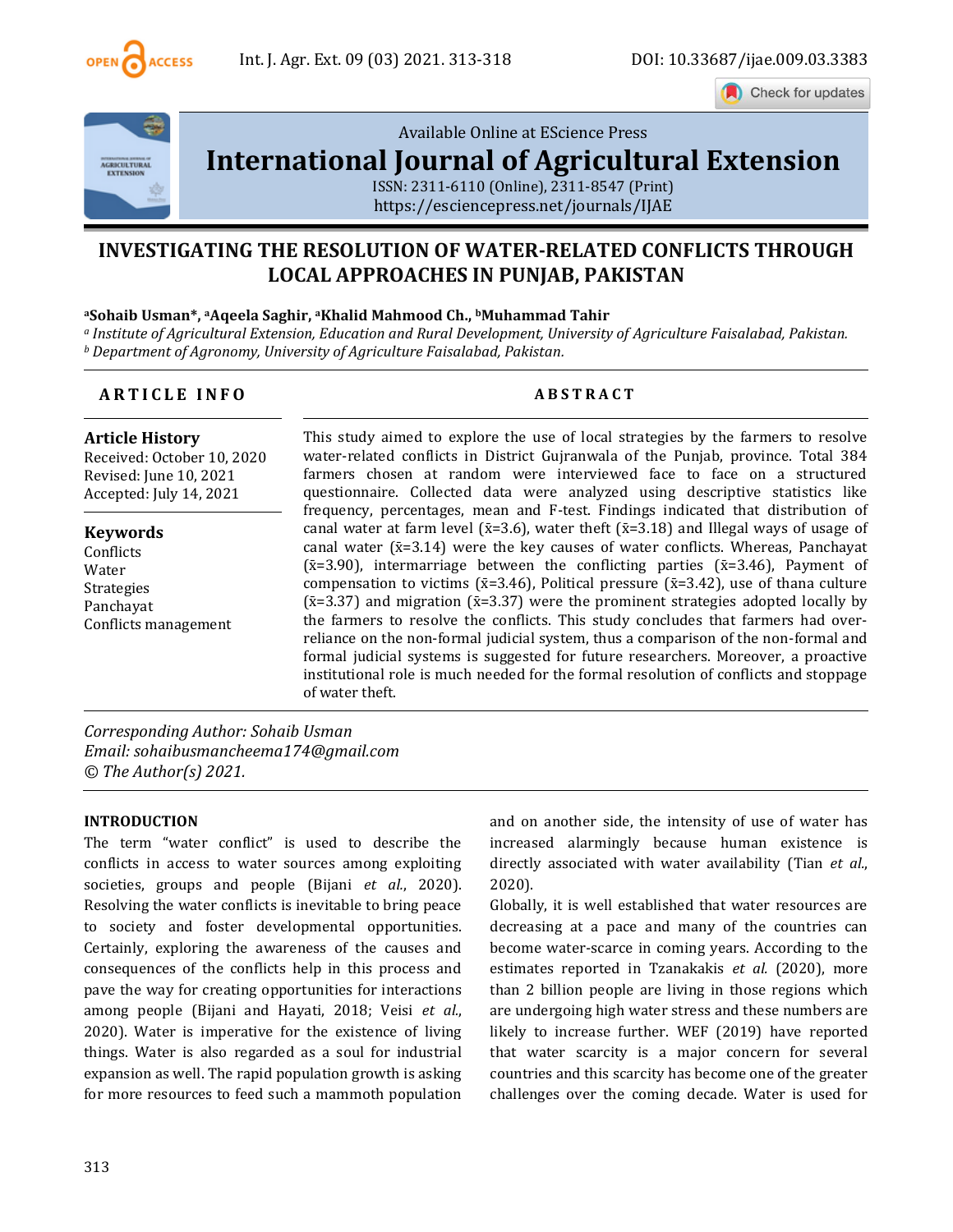household consumption, public health, agriculture, industry and transportation. The agriculture sector is one of the largest sectors consuming a great amount of water. Scarcity of water can directly influence the agriculture sector (WEF, 2019) and eventually lessening the agricultural productivities which are tantamount to feed the enormous population. Underwater scarcity and its importance people are more concerned with its conservation, access and even conflict (Toset *et al.*, 2000; Salehi *et al.*, 2017). In this regard, access and exploitation of water resources have become a challenging issue causing water conflicts within society (Veisi *et al.*, 2020). Water disputes and conflicts emerge between the two parties with the competing claims about the water resources and their allocation or their use (Huffaker et al., 2007). These conflicts end in severe consequences and sometimes these conflicts persist from generation to generation. Some research studies have reported adverse consequences of the conflicts on farmers. Siyum *et al.* (2015) found that the conflicts especially farm-related terminated the social interaction of the community. Moreover, the conflicts adversely hampered local and national development by reducing agricultural productivity. Pertinent to conflicts, the cost of production of farmers increased whereas the net profits decreased (Yasmi *et al.*, 2010). Huggins *et al.* (2005) augmented that conflicts obstacle the social relationships within the society. Whereas, According to Adelakun *et al.* (2015), due to conflicts family farming was the worst hit. This can be deducted those conflicts had adverse consequences on the farmers, until not resolved properly. Considering the water conflicts important and due to the availability of scanty literature on water conflicts and their resolution in Pakistan, this study was conducted to bridge the research gap. The core objectives of this study were to explore the causes of water conflicts in the study area and to assess the different local approaches as followed by the farmers to resolve the conflicts.

#### **METHODOLOGY**

This study was conducted in District Gujranwala, one of the prominent districts of a total of 36 districts in Punjab. District Gujranwala consists of a total of four tehsils (subdistricts). The sample was selected through a multi-stage sampling technique. In the first stage, three tehsils out of a total of four were selected at random. The selected tehsils were, Gujranwala, Nowshehra Virkan and Wazirabad. In the second stage, four rural union councils were selected from each selected tehsil, thereby selecting a total of 12 Union councils from three tehsils. In the third stage, two villages were selected at random from each selected union council from three tehsils, thereby selecting a total of 24 villages from three tehsils. In the fourth stage, 16 farmers were selected through a random sampling technique from the selected 24 villages. Thus, a total of 384 farmers were selected at random to serve as "respondents" for this study. The interview schedule was used as the data collections instrument for this study. The interview schedule was prepared well in line with the objectives of the study, Scholarly articles, books and various reports were critically reviewed to prepare the interview schedule contents.

The interview schedule has quantitative questions, and a five-point Likert scale was used to record the responses of respondents. The Likert scale used was 1=very low, 2=low, 3=medium, 4=high, 5=very high. Interview schooled was further validated by the consultation with the subject experts, and pre-testing on 20 farmers. The reliability analysis of the Likert scale question remained at 0.86, indicating a satisfactory outcome to proceed with the data collection. Data were collected through the face-to-face interview technique. The questionnaire was comprised of mainly four sections (i) demographic profile of the respondents (ii) causes of water-related conflicts (iii) and local approaches adopted by the farmers to resolve the conflicts.

Collected data were analyzed with the help of the Statistical Package for Social Sciences (SPSS). The study was quantitative, thus descriptive statistics such as frequency, percentage, mean and standard deviation were applied to the data. F-test was applied to compare the means in three tehsils.

#### **RESULTS AND DISCUSSION**

#### **Demographic attributes of the respondents**

In this section, the detailed socio-economic profile of the respondents is explained. The major demographic characteristics included the age of respondents, educational level, family size, family system, annual income, land size and farming experience of the respondents. It was obligatory to explore the demographic condition of farmers because it could have an association with the causes and effects of the water associated conflicts. The detailed information is tabulated in Table 1.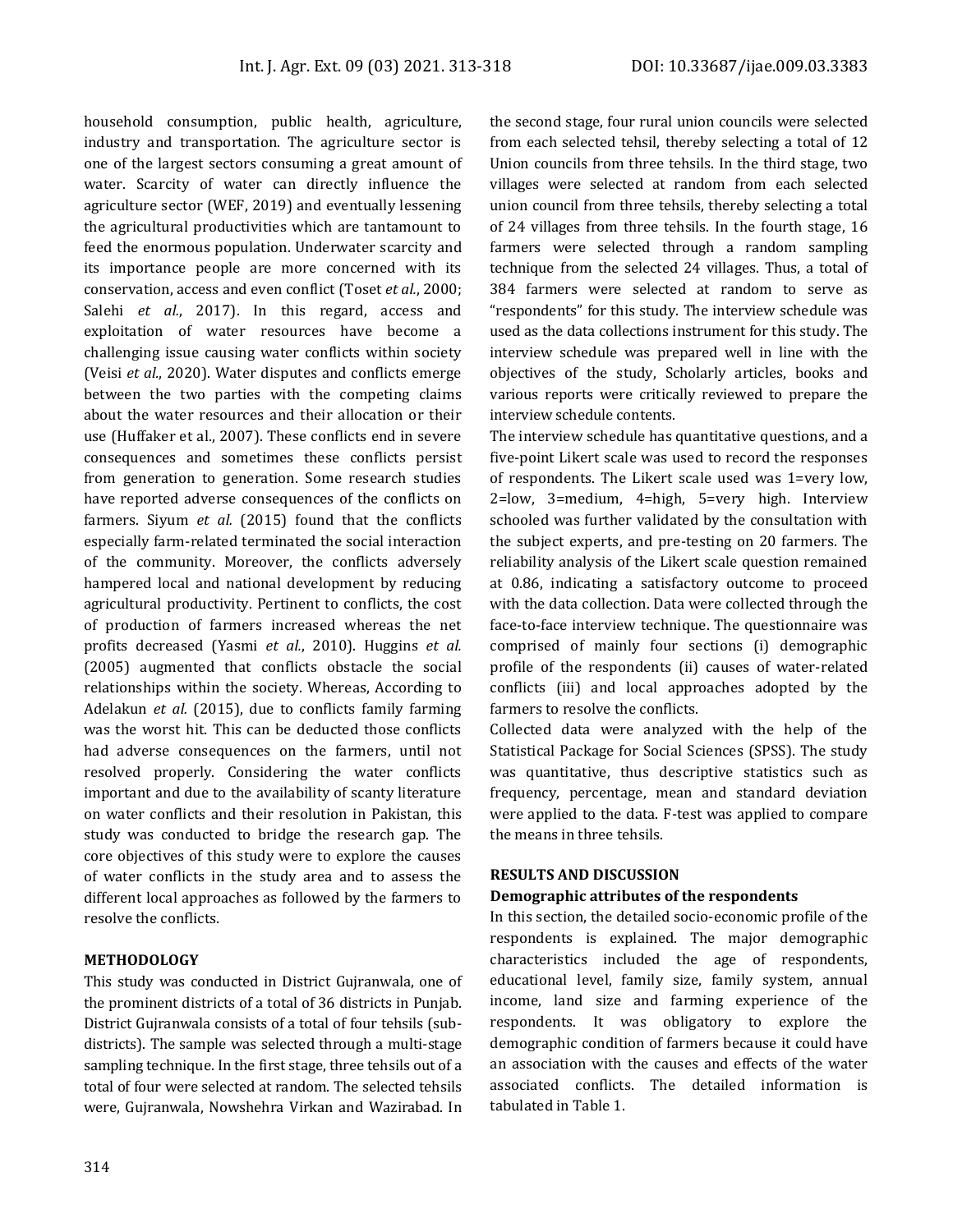| Socio-economic characteristics | Percentage |
|--------------------------------|------------|
| Age of respondents             |            |
| Up to 35                       | 41.9       |
| $>35-50$                       | 39.3       |
| $>50$                          | 18.8       |
| <b>Educational level</b>       |            |
| Illiterate                     | 11.7       |
| Up to primary                  | 9.4        |
| Middle                         | 27.1       |
| Matric                         | 29.2       |
| Graduation or post-graduation  | 22.7       |
| Family size                    |            |
| $1-5$                          | 15.1       |
| $6 - 10$                       | 51.6       |
| $11 - 15$                      | 31.3       |
| Above 15                       | 2.1        |
| Family system                  |            |
| Joint family system            | 56.3       |
| Separate family system         | 43.8       |
| Annual income                  |            |
| $1 - 5$ lacs                   | 9.6        |
| $6 - 10$ lacs                  | 27.6       |
| 11-15 lacs                     | 42.7       |
| 15-20 lacs                     | 20.1       |
| Land holding size              |            |
| Small farmer (< 12.5)          | 30.7       |
| Medium farmer (12.5-25)        | 45.3       |
| Large framer $(> 25)$          | 24.0       |
| $1 - 10$                       | 43.22      |
| $11 - 20$                      | 44.01      |
| Above 20                       | 12.8       |

Table 1. Socio-economic characteristics of the respondents.

Table 1 shows that 41.9% of farmers were aged under 35 years followed by 39.3% of the farmers who were aged between 35-50 years. Out of total farmers,18.8% were aged more than 50 years. This indicates that a major chunk of farmers was in their productive ages as most could be stated as young with the age under 35 years). Of the total respondents, the majority (88.3%) of respondents was literate and 11.7% were illiterate. Almost one in ten respondents (9.4%) had an education of less than primary level. More than one fourth (27.1%) of respondents were middle and 29.2% had matriculation. Slightly more than one-fifth of respondents (22.7%) had the highest level of educational degree, graduation of post-graduation.

As for family size and systems were concerned, 51.6% of farmers had 6-10 members in their families and 56.3% of farmers were living in the joint family system. One in ten respondents (9.4%) had earnings of 1-5 lac on yearly basis to meet the needs of their families. Greater than one fourth (27.6%) and 42.7% of farmers had annual earnings of 6-10 and 11-15 lac, respectively. One fifth (20.1%) of respondents had annual earnings of 15-20 lac. Considering the land size, 30% of farmers were small landholders and 24% were large farmers bearing a large size of landholdings. Maximum numbers of farmers (45%) had a land size between 12.5-25 acres. Respondents were more inclined towards farming and 43.2% of farmers had the farming experience of 1-10 years followed by 44.01% of farmers who were experiences from 11-20 years. Of the total respondents, the experience of 12.8% of farmers surpassed over 20 years.

#### **Causes of water-related conflicts**

This section highlights some of the key causes as perceived by the participating farmers developing water-related conflicts. Those conflicts sometimes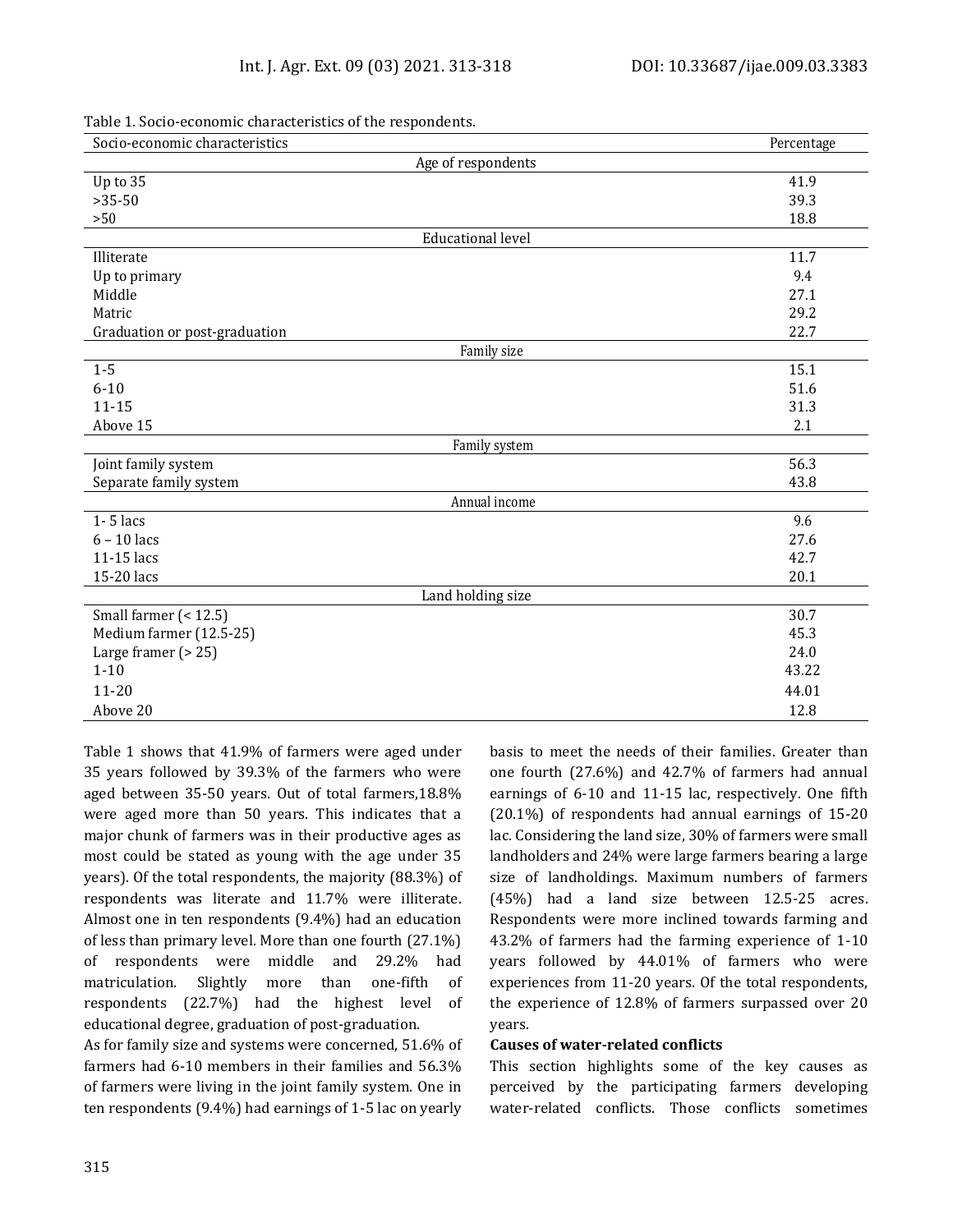become worse and continue occurring from generation to generation. These conflicts could have adverse impacts on the livelihoods and overall development of the farmers (Table 2).

| Water-related conflicts             |      | Guiranwala | Noshehran Warkan |       | Wazirabad |       | F-value | P-value             |
|-------------------------------------|------|------------|------------------|-------|-----------|-------|---------|---------------------|
|                                     | Mean | S.D.       | Mean             | S.D.  | Mean      | S.D.  |         |                     |
| Distribution of canal water at farm | 3.32 | 0.922      | 3.52             | 0.860 | 3.98      | 0.554 | 22.999  | $0.000**$           |
| level                               |      |            |                  |       |           |       |         |                     |
| Use of common water courses         | 3.25 | 0.851      | 3.02             | 0.732 | 3.09      | 0.547 | 3.562   | $0.029*$            |
| Stealing of irrigation equipment    | 3.09 | 0.914      | 3.13             | 0.851 | 2.99      | 0.837 | .792    | 0.454 <sup>NS</sup> |
| water theft                         | 3.23 | 0.776      | 3.19             | 0.761 | 3.13      | 0.784 | .562    | 0.571N              |
| Distraction of water courses        | 3.02 | 0.939      | 3.17             | 0.733 | 3.05      | 0.691 | 1.339   | $0.263^{NS}$        |
| Illegal ways of usage canal water   | 3.20 | 0.888      | 3.21             | 0.683 | 3.02      | 0.664 | 2.667   | 0.071 <sup>NS</sup> |

Table 2. Causes of water-related conflicts as perceived by the respondents.

Table 2 shows that the distribution of canal water at farms and use of common watercourses were statistically significant (P<0.05) indicating a variation in the intensity of these two issues in different study areas. Distribution of canal water at the farm was the prominent cause of water relate to conflict in Wazirabad whereas the use of common watercourses was the key cause in Gujranwala. Stealing of irrigation equipment, water theft, the distraction of watercourses and illegal ways of usage of canal water had a non-significant association (P>0.05). This implies that these were the common causes of conflicts in study areas.



Figure 1. Overall ranking of the causes of water-related conflicts.

Figure 1 indicates the ranking of different causes of water-related conflicts in the study area. The distribution of canal water at the farm level was the leading cause of water conflict ( $\bar{x}$ =3.6). Farmers perhaps were not satisfied with the distribution of water and in quest of accessing more water, the feud may have appeared. Farmers might have unawareness of the canal water distribution systems and misunderstandings could arise among farmers, which later turned into conflicts. The findings of this study are more or less similar to those of Bijani *et al.* (2020) as they found that

drought, water scarcity and physical structure of the irrigation system and mismanagement were the key reasons behind the conflicts at the farm level. Water theft was 2nd prominent cause of water conflicts  $( $\bar{x}$ =3.18)$ . Theft of water has become a social issue, especially when a progressive farmer or elite of the area steals the water of a small farmer. Nadeem *et al.* (2021) have reported that if the stolen water is returned to the farmer, it can have a positive impact whereas the conflicts can be resolved. Illegal ways of usage of canal water were ranked  $3^{rd}$  ( $\bar{x}$ =3.14) followed by use of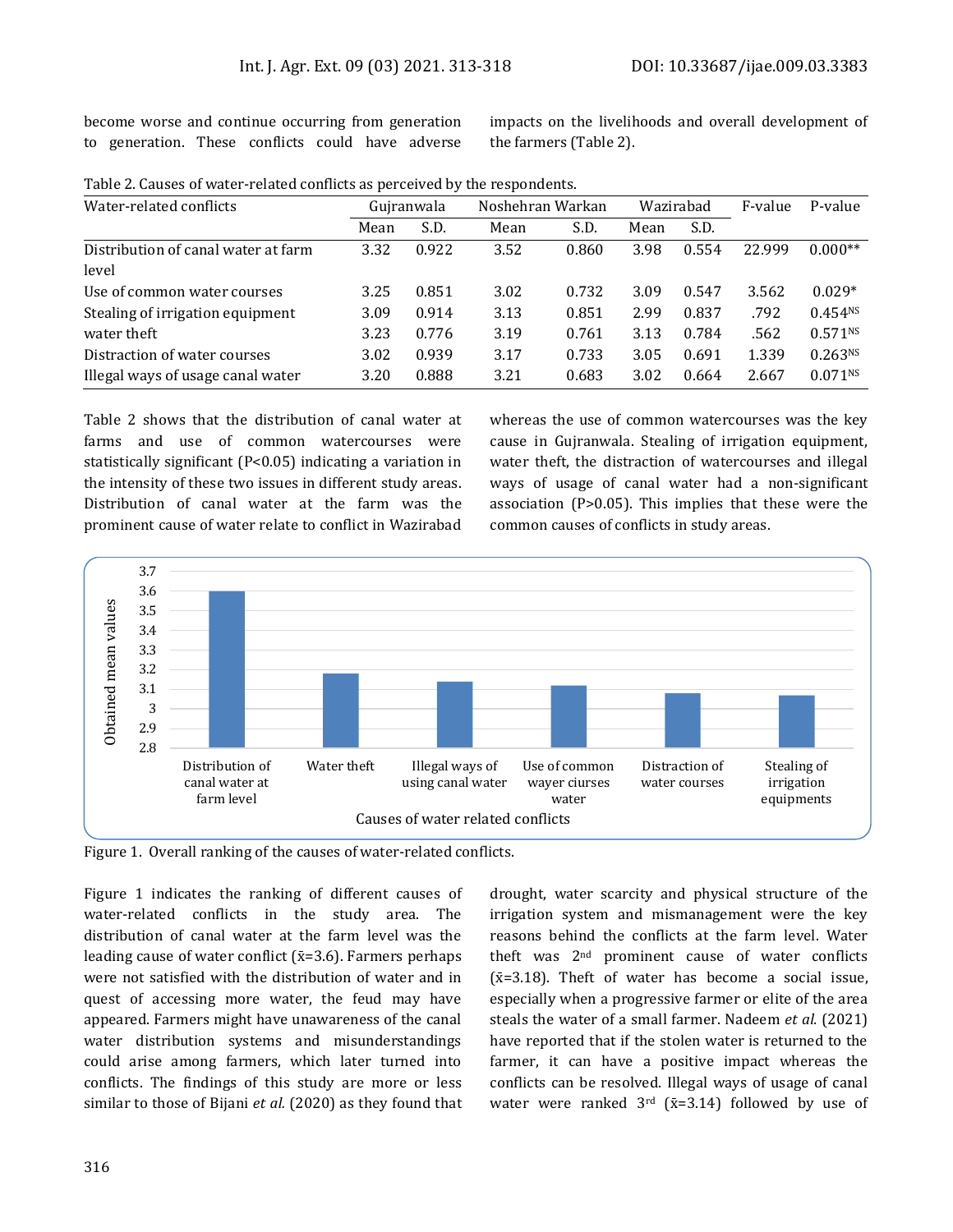common watercourses  $(x=3.12)$ , the distraction of watercourses  $(\bar{x}=3.08)$  and stealing of irrigation equipment ( $\bar{x}$ = 3.07). The use of common watercourses and distraction of watercourses were consuming more time to reaching to the farm area and also causing wastage of water through seepage and establishing a sign of water use inefficiency. Studies like Micklin (2007), Bekchanov *et al.* (2010) and Bekchanov *et al.* (2014) that poorly maintained and traditional watercourses were causing the adequate amount of water to drop.

#### **Local approaches to resolve the conflicts**

This section explores different local strategies adopted by the community to resolve the water conflicts. The key strategies were (i) panchayat (ii) Intermarriage among both parties (iii) Payment of compensation to victims (iv) political pressure (v) use of thana culture (iv) and migration. The response was obtained on a five-point Likert scale (1=very low, 2=low, 3=medium, 4=high, 5=very high). The data in this regard are given in Table 3.

Table 3. Local reproaches as followed by the respondents to resolve the conflicts.

| Local reproaches for conflict resolution | Mean $\pm$ SD    |
|------------------------------------------|------------------|
| Panchayat                                | $3.90 \pm 0.974$ |
| Intermarriage among both parties         | $3.46 \pm 0.860$ |
| Payment of compensation to victims       | $3.46 \pm 0.845$ |
| Political pressure                       | $3.42 \pm 0.899$ |
| Use Thana culture                        | $3.37 \pm 0.775$ |
| Migration                                | $3.37 \pm 0.896$ |

Table 3 shows the use of different indigenous techniques to encounter conflicts among farmers. The major purpose of these different approaches was to reconcile the conflicts on a local level. Most of the strategies were non-formal. For instance, a panchayat was the foremost and extensively used local strategy by the local people  $({\bar{x}}=3.90)$ . Panchayat is usually headed by the local elite which decides the justice after looking into the matter. Farooqi et al. (2019) found that Panchayat was the speedy justice system as perceived by the local people and even they found this local strategy more effective and less expensive as compared to the formal judicial system. To settle the conflicts among farmers, intermarriage between the conflicting parties was another profound strategy being used by the residents  $(x=3.46)$ . This decision is also often made by the local elite and sometimes under the panchayat with the purpose to bury the conflicts. A couple of studies such as Gunduz-Hosgor (2002) and Monden and Smits (2005) have reported that mixed marriages were successful in developing social cohesion among conflicting families. Payment of compensation to victims was another local strategy adopted by the local people to resolve the conflicts ( $\bar{x}$ =3.46). Political pressure ( $\bar{x}$ =3.42), use of thana culture ( $\bar{x}$ =3.37) and migration ( $\bar{x}$ =3.37) were other indigenous techniques adopted for conflict resolution. Findings are endorsed by those of Vogt and

Magiera (2014) as they found that the police station (thana) was the dominating strategy to resolve the conflicts. In another study, Pandey (2014) reported that community policing (thana) culture was much important and effective for conflict resolution.

#### **CONCLUSION AND RECOMMENDATIONS**

This study concludes that resolving conflicts in rural areas is indiscernible for the growth and development of the rural areas. Distribution of canal water at the farm and use of common watercourses were statistically significant (P<0.05) conflicts. As for as the ranking of different conflicts was concerned, distribution of canal water at farm level ( $\bar{x}$ =3.6), water theft ( $\bar{x}$ =3.18) and Illegal ways of usage of canal water  $(\bar{x}=3.14)$  were the key causes of water conflicts. Panchayat  $(\bar{x}=3.90)$ , intermarriage between the conflicting parties ( $\bar{x}$ =3.46), Payment of compensation to victims ( $(\bar{x}=3.46)$ , Political pressure ( $\bar{x}$ =3.42), use of thana culture ( $\bar{x}$ =3.37) and migration  $(\bar{x}=3.37)$  were the prominent strategies adopted by the farmers to resolve the conflicts. This study found that the farming community was more inclined towards a non-formal judicial system to make justice. This study urges the involvement of formal institutions to initiate formal proceedings on water theft and illegal occupation of water. This study also urges a proactive role from the water user association to work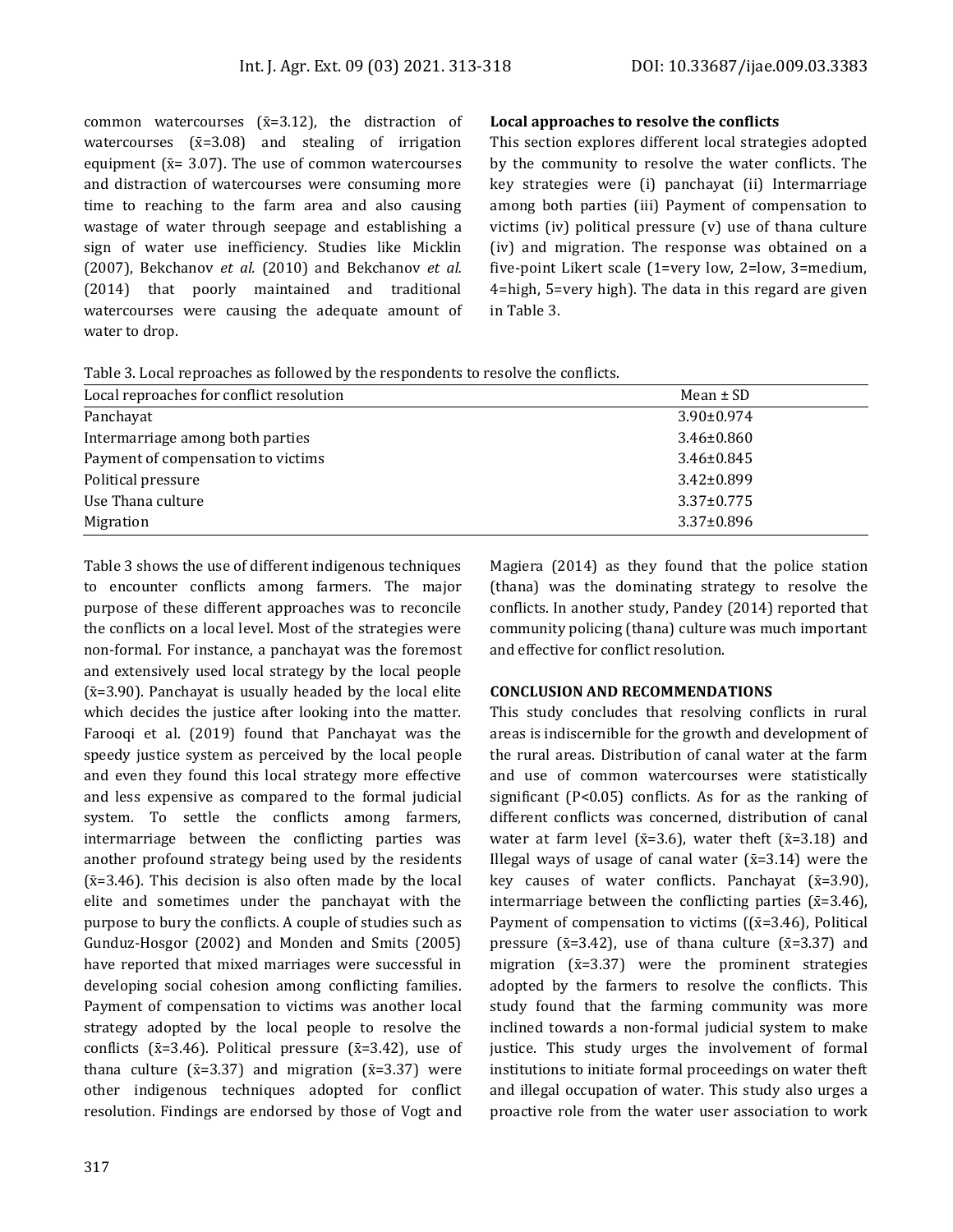for the formal judicial system to resolve the conflicts.

#### **REFERENCES**

- Adelakun, O. E., B. Adurogbanga and L. A. Akinbile. 2015. Socioeconomic Effects of Farmer-Pastoralist Conflict on Agricultural Extension Service Delivery in Oyo State, Nigeria. Journal of Agricultural Extension, 19: 59.
- Bekchanov, M., A. Bhaduri, M. Lenzen and J. P. A. Lamers. 2014. Integrating Input-Output Modeling with Multi-criteria Analysis to Assess Options for Sustainable Economic Transformation: The Case of Uzbekistan. Springer International Publishing. Place Published. pp.229-45.
- Bekchanov, M., J. P. A. Lamers and C. Martius. 2010. Pros and Cons of Adopting Water-Wise Approaches in the Lower Reaches of the Amu Darya: A Socio-Economic View. Water, 2: 200-16.
- Bijani, M. and D. Hayati. 2018. Farmers' Perceptions toward Agricultural Water Confl ict: The Case of Doroodzan Dam Irrigation Network, Iran. Journal of Agricultural Science and Technolog, 17: 561-75.
- Bijani, M., D. Hayati, H. Azadi, V. Tanaskovik and F. Witlox. 2020. Causes and Consequences of the Conflict among Agricultural Water Beneficiaries in Iran. Sustainability, 12: 6630.
- Gunduz-Hosgor, A. 2002. Intermarriage between Turks and Kurds in Contemporary Turkey: Inter-ethnic Relations in an Urbanizing Environment. European Sociological Review, 18: 417-32.
- Huggins, C., H. Musahara, P. M. Kamungi, J. S. Oketch and K. Vlassenroot. 2005. Conflict in the Great Lakes Region–How is it linked with land and migration? ODI: Natural Resource Perspectives, 96: 1-4.
- Micklin, P. 2007. The Aral Sea Disaster. Annual Review of Earth and Planetary Sciences, 35: 47-72.
- Monden, C. W. S. and J. Smits. 2005. Ethnic intermarriage in times of social change: The case of latvia. Demography, 42: 323-45.
- Nadeem, A. M., T. Ali, W. Wei, Q. Cui and S. Huang. 2021.

Can Irrigation Conditions Improve Farmers' Subjective Well-being? An Investigation in Rural Pakistan. Water, 13: 505.

- Salehi, S., M. Chizari, H. Sadighi and M. Bijani. 2017. Assessment of agricultural groundwater users in Iran: a cultural environmental bias. Hydrogeology Journal, 26: 285-95.
- Siyum, B. A., B. S. Bihon Kassa, M. A. Gebremedhin and E. Mekelle. 2015. Farm Land Conflict and its Socio-Economic Consequences in Tahtay Qoraro, Tigray, Ethiopia. International Journal of African and Asian Studies, 9: 44-55.
- Tian, G., X. Han, C. Zhang, J. Li and J. Liu. 2020. Virtual Water Flows Embodied in International and Interprovincial Trade of Yellow River Basin: A Multiregional Input-Output Analysis. Sustainability, 12: 1251.
- Toset, H. P. W., N. P. Gleditsch and H. Hegre. 2000. Shared rivers and interstate conflict. Political Geography, 19: 971-96.
- Tzanakakis, V. A., N. V. Paranychianakis and A. N. Angelakis. 2020. Water Supply and Water Scarcity. Water, 12: 2347.
- Veisi, K., M. Bijani and E. Abbasi. 2020. A human ecological analysis of water conflict in rural areas: Evidence from Iran. Global Ecology and Conservation, 23: e01050.
- Vogt, C. and K. Magiera. 2014. Police Officers' Conflict Management and Restorative Justice. Conference: XVIII ISA World Congress of Sociology. Place Published.
- WEF. 2019. World Economic Forum. Global Risks Report 2019. Available online: <https://www.weforum.org/> reports/the-globalrisks-report-2019 (accessed on 25 March 2019). Place Published.
- Yasmi, Y., L. Kelley and T. Enters. 2010. Conflict over forests and land in Asia. Impacts, causes and management.